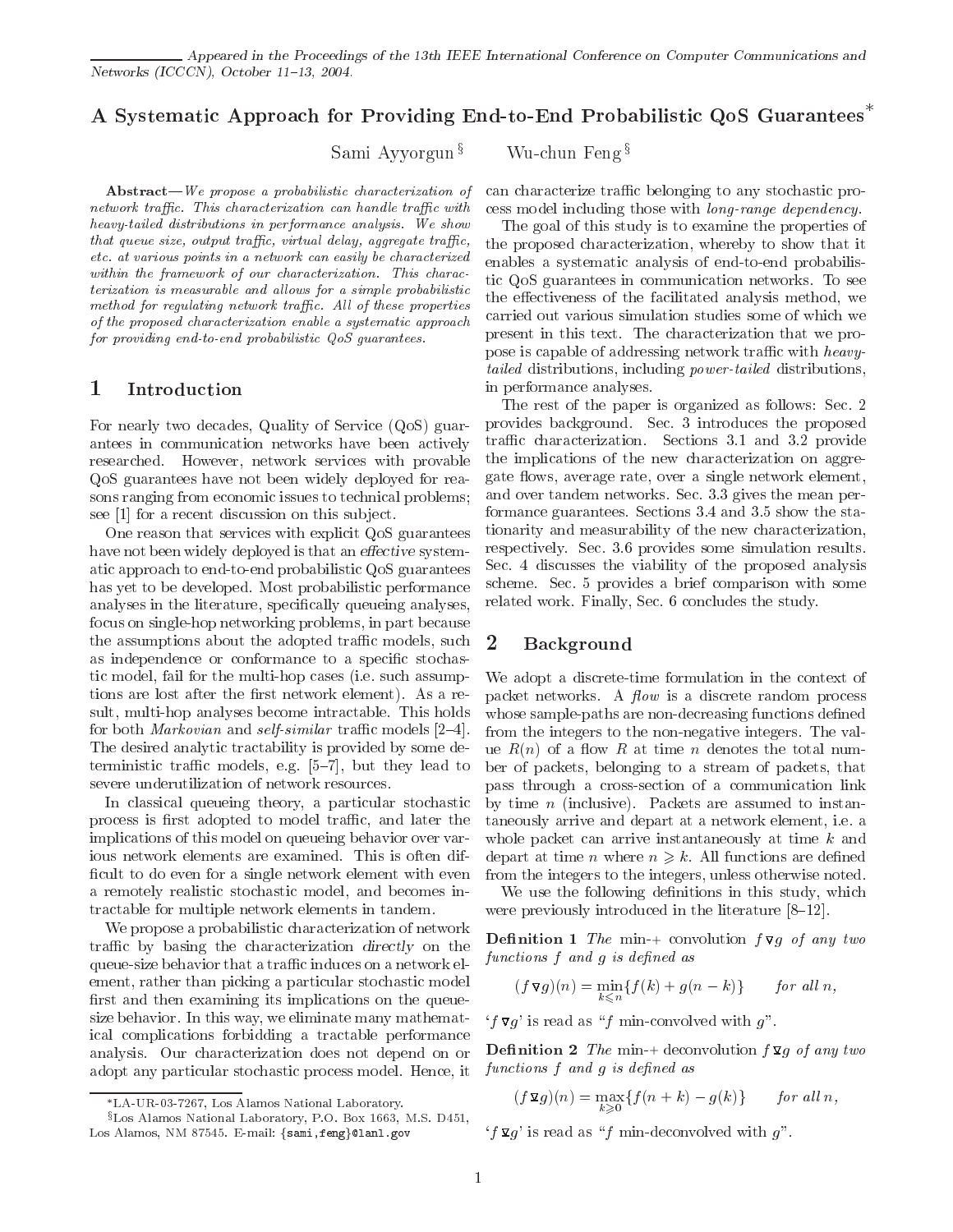functions f and g is defined as

$$
(f \Delta g)(n) = \max_{k \leq n} \{ f(k) + g(n-k) \} \quad \text{for all } n,
$$

 $'f \Delta g'$  is read as "f max-convolved with g".

**Definition 4** The max-+ deconvolution  $f \bar{A}g$  of any two functions f and g is defined as

$$
(f\,\mathbf{A}\,g)(n) = \min_{k\geqslant 0} \{f(n+k) - g(k)\} \qquad \text{for all } n,
$$

 $'f\overline{\mathbf{A}}g'$  is read as "f max-deconvolved with g".

**Definition 5** An S-server with service curve S is a network element that when fed with any input flow  $R$ , the  $corresponding~output~flow~G~satisfies$ 

$$
G(n) \geqslant (R\nabla S)(n) \quad \text{for all } n. \tag{1} \quad \mathbf{3.1}
$$

Service curve  $S$  is a non-decreasing function defined from the integers to the non-negative integers, that  $S(n)=0$ for all  $n \leq 0$ . An S-server with equality is an S-server that inequality (1) becomes an equality.

An S-server can be viewed as a generalization of a *work-conserving server*  $\blacksquare$ . I his view becomes clear if we  $\sp{ }_{other}$ note that the output flow  $G$  of a work-conserving server with input flow  $R$  and with a constant integer capacity of serving  $\rho$  packets per time-slot is given<sup>2</sup> by

$$
G(n) = \min_{k \leq n} \{ R(k) + \rho \cdot (n - k) \} \text{ for all } n,
$$

which can be equivalently represented also as

$$
G(n) = (R\nabla S)(n) \text{ for all } n, \text{ where } S(n) = \max\{0, \rho \cdot n\},\
$$

i.e. such a work-conserving server is an S-server with equality with service curve  $S(n) = \max\{0, \rho \cdot n\}.$ 

The concept of service curves was introduced in [8, 9]. Service curves together with an appropriate traffic characterization, such as the deterministic ones in [6, 14] or the probabilistic one in this study, enable a systematic approach to performance analyses in communication net works, e.g. see  $[6, 9-12]$ . This systematic approach is analogous to that in Linear Systems Theory. For various applications of the service-curve model, such as multimedia smoothing, see for example [12].

## 3 Traffic Characterization

We propose the following probabilistic characterization of network traffic.

**Definition 6** A flow R is said to be bursty with a service curve S and a bounding function f, and denoted as  $R \sim$  $(S, f)$ , if the following inequality holds for all n and  $\sigma$ ;

$$
P(R(n) - R(k) > S(n-k) + \sigma, \text{ for some } k < n) \le f(\sigma), \quad \text{The}
$$

where  $f$  is defined from the integers to the non-negative real numbers.

Denition 3 The max-+ convolution f g of and two We assume without loss of generality that the following properties hold for any bounding function  $f$ :

- 1.  $f$  is non-increasing, as the probability corresponding to a  $\sigma$  in Definition 6 is non-increasing with  $\sigma$ .
- 2.  $f(\sigma) \leq 1$  for all  $\sigma$ , as the probability of an event can not be larger than 1. We assume for mathematical convenience that  $f(\sigma) = 1$  for all negative  $\sigma$ .
- 3.  $\lim_{\sigma \to \infty} f(\sigma) = 0$ , as any cumulative distribution function F satisfies  $\lim_{x\to\infty} F(x) = 1$ .

In the rest of this section, we show some of the implications/properties of Definition 6. The proofs of the theorems and corollaries can be found in Appendix or [15].

#### 3.1 Implications on Agg. Flow and Ave. Rate

The implications of Definition 6 on aggregate flows and average rate are given by Theorems 1 and 2, respectively.

ows R1 R1 Given any two R1 and two R1 and two R1 and two R1 and two R1 and two R1 and two R1 and two R1 and two R2 AN A1 JAI + R2 IS Aggregate to a R2 is burst with the aggregate to a strip with the aggregate to a strip with the strip with the strip with the strip with the strip with the strip with the strip with the strip with the service curve S1 + S2 and bounding function f1 f2. In f2. In other words, R1 <sup>+</sup> R2 (S1 <sup>+</sup> S2; f1 f2) .

By a repeated application of Theorem 1, we can easily find the characterization of an aggregate flow that has an arbitrary number of flows being aggregated.

**Theorem 2** Given a flow  $R \sim (S, f)$ , where  $\sum_{\sigma=0}^{\infty} f(\sigma)$ is finite, the long-term average rate  $\mu$  of  $R$  satisfies

$$
\mu \triangleq \limsup_{(n-k)\to\infty} \frac{\mathbb{E}[R(n) - R(k)]}{n-k} \leq \limsup_{n\to\infty} \frac{S(n)}{n}.
$$

#### 3.2 Implications over an S-server

The next theorem is key to understand the characterization given by Definition 6. The following explanations are needed for the theorem: The queue-size  $Q(n)$  denotes the total number of packets that reside in a network element at time  $n$ . That is, if  $R$  and  $G$  denote the aggregates of the 
ows at the input and at the output of the network element, respectively, then  $Q(n) = R(n) - G(n)$ .

**Theorem 3** If a flow  $R \sim (3, 1)$  is feating an S-server with service curve S, then the distribution of the queue size  $Q$  at the server satisfies

$$
P(Q(n) > \sigma) \leq f(\sigma + (S \mathbf{I} S^*)(0)) \quad \text{for all } n \text{ and } \sigma \geq 0.
$$

Note that if service curve  $S$  of the  $S$ -server is pointwise greater than or equal to  $S^*$  of the flow, then the bound on the queue-size distribution becomes equal to  $f(\sigma)$ .

The output flow of an  $S$ -server can also be easily characterized in accordance with Definition 6. This is given by the following theorem.

**Theorem 4** If a now  $K \sim (S, I)$  is feating an S-server with service curve  $S$ , then the output flow  $G$  of the server is bursty with service curve  $S^* \mathbf{\Sigma} S$  and bounding function f. In other words,  $G \sim (S^* \mathbf{\Sigma} S, f)$ .

 $1A$  network element is said to be *work-conserving* if it serves packets at full capacity whenever it has packets to serve, unconditionally of any other criteria.

<sup>&</sup>lt;sup>2</sup>This is often referred to as Reich's result [13].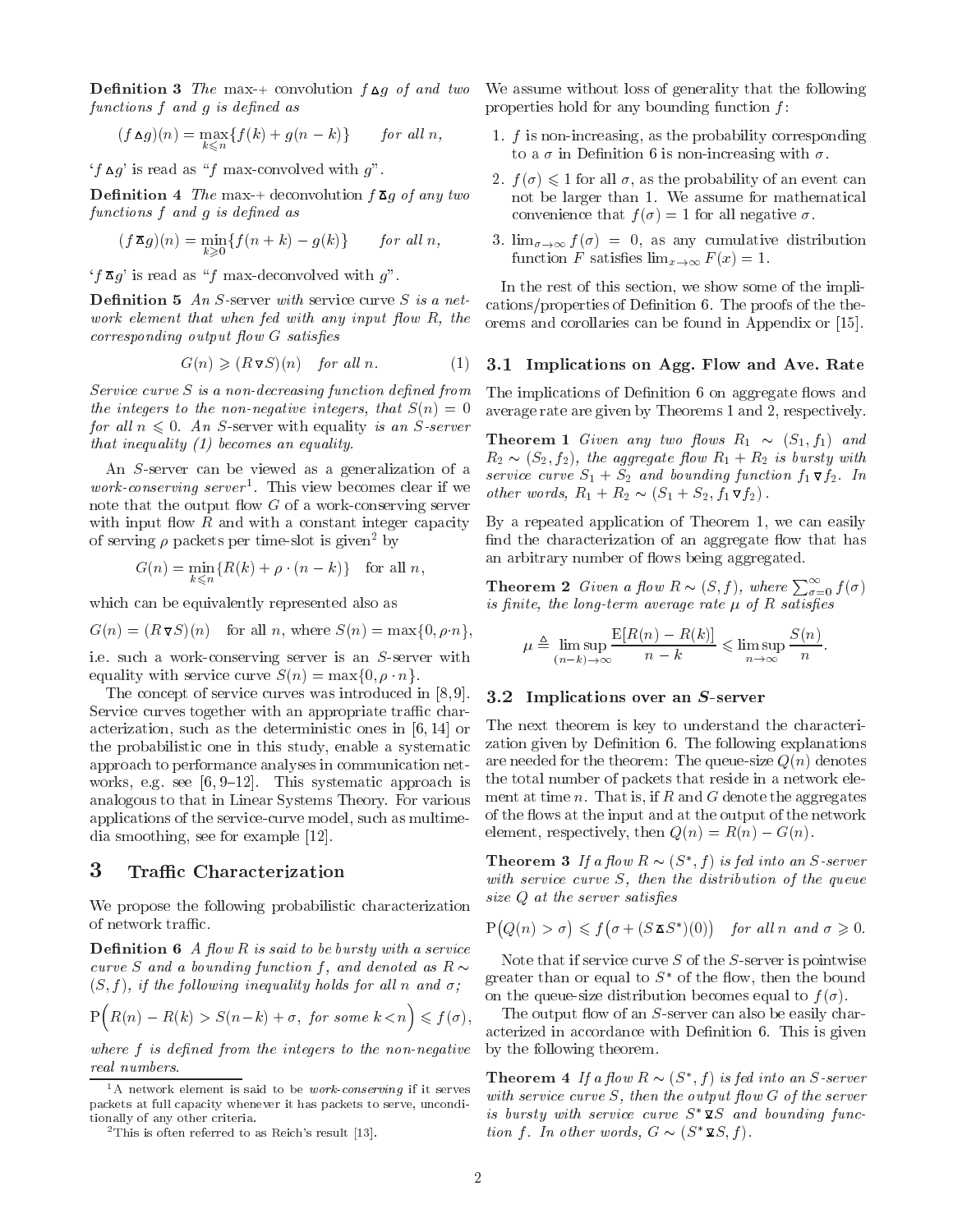The characterization provided by Definition 6 has also an implication on the virtual delay at an S-server. Virtual delay is defined below, which was previously introduced in the literature.

**Definition 7** The virtual-delay  $D(n)$  at time n at a network element is defined with respect to an input flow  $R$ and the corresponding output flow  $G$ , as

$$
D(n) = \min\{\delta : \delta \geq 0, G(n+\delta) \geq R(n)\}.
$$

The virtual-delay  $D(n)$  is the delay experienced by a packet arriving at time  $n$ , if the packets were to be served in the order in which they arrive.

**Theorem 5** If a flow  $R \sim (3, 1)$  is feather an S-server by with service curve S, then the distribution of the virtualdelay  $D(n)$  at the server satisfies

$$
P(D(n) > \sigma) \leq f((S \mathbf{Z} S^*)(\sigma)) \quad \text{for all } n \text{ and } \sigma \geq 0
$$

All of the theorems presented in this section enable a systematic analysis of end-to-end probabilistic QoS guarantees over a tandem of network elements. This is made explicit by the following corollary.

Corollary 1 Let a now  $R_1 \sim (S_1, I)$  be je server with service curve  $S_1$ , and let the output  $R_2$  of this first server be fed into another  $S$ -server with service curve  $S_2$ . The following statements hold:

1. The output ow R3 of the S-server with service curve S2 is bursty with service curve S3 and bound-bound-bound-bound-bound-bound-bound-bound-bound-bound-bounding function  $f$ , where

$$
S_3(n) = \begin{cases} 0 & \text{if } n \leq 0 \\ (S^* \mathbf{Q} (S_1 \mathbf{Q} S_2)) (n) & \text{else.} \end{cases}
$$
 C<sub>0</sub>

In other words, R3 (S3; f ).

2. The total number of packets,  $Q_1(n) + Q_2(n)$ , stored in the tandem network at any time n satisfies

$$
P((Q_1 + Q_2)(n) > \sigma) \leq (g \triangledown h)(\sigma)
$$
 for all  $\sigma$ , where

$$
g(\sigma) = f(\sigma + (S_1 \mathbf{\Sigma} S^*)(0))
$$
  
\n
$$
h(\sigma) = f(\sigma + (S_2 \mathbf{\Sigma} (S^* \mathbf{\Sigma} S_1))(0))
$$
  
\n
$$
= f(\sigma + ((S_1 \mathbf{\Sigma} S_2) \mathbf{\Sigma} S^*)(0)).
$$

3. The total virtual-delay  $D_T(n) = D_1(n) + D_2(n + \delta)$  $experienced$  by a packet arriving at time  $n$  at the first network element and at time  $n+\delta$  for some  $\delta \geqslant 0$  at the second network element, satisfies for any  $\delta \geqslant 0$ 

$$
P(D_T(n) > \sigma) \leq (g \nabla h)(\sigma) \quad \text{for all } \sigma, \text{ where}
$$
  
=  

$$
g(\sigma) = f((S_1 \times S^*)(\sigma))
$$
  
=  

$$
h(\sigma) = f((S_2 \times (S^* \times S_1))(\sigma))
$$
  
=
$$
f(((S_1 \times S_2) \times S^*)(\sigma))
$$
.

We can actually slightly improve the above results in items 2 and 3 in Corollary 1, and further emphasize the main result that we want to convey by the corollary. It is easy to show that the bounds we would obtain by replacing  $(g \nabla h)(\sigma)$  in items 2 and 3 in Corollary 1 by  $h(\sigma)$ also hold; see [15] for a proof. Hence, the bounds in the last two items in Corollary 1 can actually be replaced by

$$
\min\{h(\sigma), (g \mathbf{v} h)(\sigma)\}.
$$

Thus, it becomes clear by Corollary 1 and the above remark that we can actually view the tandem network as a single S-server with service curve S1 S2, and obtain service  $\sim$ valid performance results.

By a repeated application of Corollary 1 and the discussions in the previous paragraph, we obtain similar results for any number of network elements in tandem.

#### $f^{(1)}$  and  $f^{(2)}$  and  $f^{(3)}$  are  $f^{(4)}$  are also also also be performance Guarantees

In the framework of our characterization, average performance guarantees at various points in a network follow immediately from the results in Section 3.2. The next two corollaries show this for average queue size and virtual delay at an S-server, respectively.

Corollary 2 If a flow  $R \sim (S^*, f)$  is form server with service curve  $S$ , then the average queue size  $Q(n)$  at the server is upper-bounded at any time n as

$$
\mathrm{E}[Q(n)] \leqslant \sum_{\sigma=0}^{\infty} f(\sigma + (S\,\mathbf{I} S^*)(0)).
$$

Corollary 3 If a flow  $R \sim (S^*, f)$  is fed into an Sserver with service curve  $S$ , then the mean virtual-delay  $D(n)$  at the server is upper-bounded at any time n as

$$
\mathbb{E}[D(n)] \leqslant \sum_{\sigma=0}^{\infty} f\big((S \mathbf{X} S^*)(\sigma)\big).
$$

#### 3.4 Stationarity

The proposed characterization has also a stationarity property in the sense that the characterization of a timeshifted traffic does not change with respect to that of the unshifted traffic. This is what we show next. Let  $R(n) \equiv R(n - t)$  for all n and for some t, i.e. R is a time-shifted version of R. We have for all  $n, \sigma$ , and t;

$$
\begin{aligned} &\left\{R'(n) - R'(k) > S(n-k) + \sigma, \text{ for some } k < n\right\} \\ &= \left\{R(n-t) - R(k-t) > S(n-k) + \sigma, \text{ for some } k < n\right\} \\ &= \left\{R(n-t) - R(k-t) > S(n-k) + \sigma, \exists k-t < n-t\right\}, \end{aligned}
$$

setting up to the contract of the contract of the contract of the contract of the contract of the contract of the contract of the contract of the contract of the contract of the contract of the contract of the contract of

$$
= \Big\{ R(u) - R(v) > S(u - v) + \sigma, \text{ for some } v < u \Big\}.
$$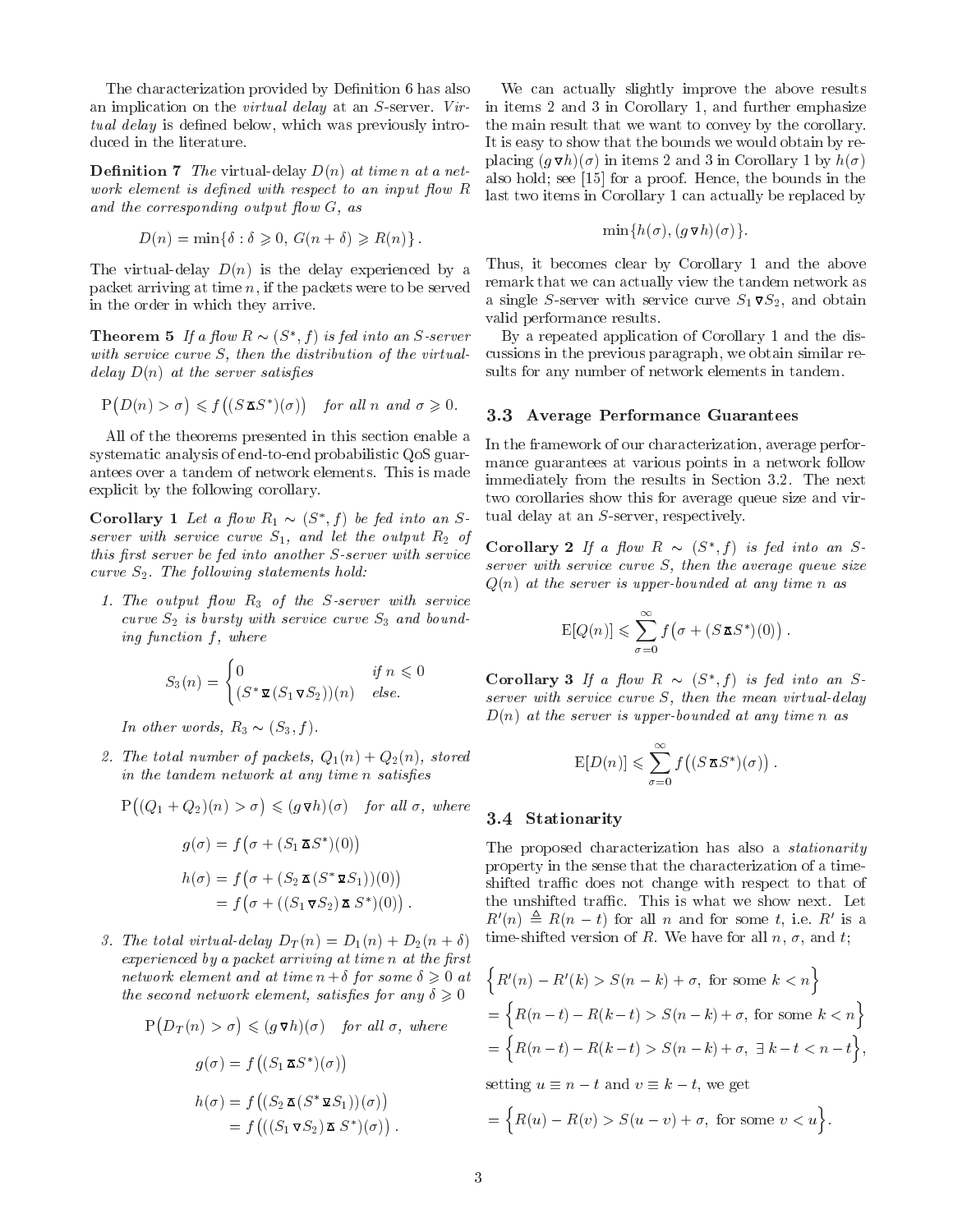Taking the probabilities of the both sides of the last equality above, we get the desired result; i.e. if  $R$  is bursty  $(a)$ with service curve  $S$  and bounding function  $f$ , then so is its time-shifted version  $R'$ , and vice versa. Due to the propagation delay in communication networks, realistic traffic characterizations need to have this property.

## 3.5 Measurability

We can determine a characteristic of a flow in accordance with Definition 6 by using Theorems 2 and 3.

First, we need to pick an appropriate service curve S. For that, we need to know the long-term average rate of flow  $R$  that we want to characterize. A fairly good approximation of the long-term average rate of a flow can be found by using a variant of the Law of Large Numbers [16]. Let  $\mu$  be the estimated long-term average rate of flow  $R$ . Then by Theorem 2, we can pick a service curve S such that  $\limsup_{n\to\infty} \frac{1}{n} \geq \mu$ . Thus, service curves of the following from

$$
S(n) = \max\{0, \rho \cdot (n - D)\} \quad \text{where integer } \rho > \mu
$$

are good candidates to find a characteristic of  $R$ . The parameter  $D$  can be chosen according to i) the end-to-end delay requirement of  $R$ , and  $ii$ ) how this delay requirement is to be distributed over each network element on the path of flow  $R$  before it reaches its destination.

Once a service curve is picked as described above, we can then find a bounding function  $f$  in characterizing  $R$ as R is the R  $\sim$  for the server with equality into an S-server with equality in the server with equality in the server with equality in the server with equality in the server with equality in the server with equality in with service curve  $S$ . Let the  $S$ -server be initially empty; i.e. no packet is stored at the server at time 0. It can be noted via the proof of Thm. 3 that in this case we have

$$
P\Big(R(n) - R(k) > S(n-k) + \sigma, \ \exists \ k < n\Big) = P(Q(n) > \sigma).
$$

Thus, simply by measuring the queue-size probabilities  $P(Q(n) > \sigma)$ , we can find a tight bounding function f corresponding the S being chosen. By using the monotonicity result on the queue-size distribution in  $G/G/1$  queues with certain basic properties (e.g. *station*ary or ergodic input traffic, initially empty queue size, stable server, etc.), it suffices to observe the stationary queue-size distributions to determine  $f$ ; see Ch. 6 of [17].

### 3.6 Simulations

We carried out various simulation studies to check the validity of our findings. Due to the page limitation, we report only a small part of these studies.

The main simulation setup that we consider here is shown in Figure 1(a). Input flow  $R_{in}$  was obtained from a real traffic trace collected on the incoming/outgoing link of the Los Alamos National Laboratory. The link connected the Laboratory subnet to outside networks. Hence,  $R_{in}$  represents a Wide-Area Network (WAN) traffic. The underlying network technology was FDDI (Fiber Distributed Data Interface).



Figure 1: (a) Simulation setup. (b) A snapshot of  $r_{in}$ .



Figure 2: Plot for simulation setup in Fig. 1(a).

 $R_{in}$  was obtained by first slotting the time into 1 millisecond intervals, and then by counting the total number of packets arriving in each 1 ms interval over a duration of a traffic trace being collected. The value  $r_{in}(n) \triangleq$  $R_{in}(n) - R_{in}(n-1)$  is the total number of packets that arrive in interval n. The length of  $R_{in}$  that we ran in the simulations was 1,600,000 slots. A snapshot of  $r_{in}$  in the first second is shown in Figure  $1(b)$ .

The average rate of  $R_{in}$  over the 1,600,000 slots was 11.9974 packets per time slot. Hence, to find a characterization of  $R_{in}$ , we picked the following service curve

$$
S^*(n) = \max\{0, 13(n-3)\}\
$$

By feeding  $R_{in}$  into an S-server with equality with service curve  $S$ , we found an estimate of a bounding function  $f_{in}$ , as explained in Section 3.5, which is shown in Fig. 2.

Next, we fed  $R_{in}$  into a tandem of two network elements shown in Figure 1, where

$$
S_1(n) = \max\{0, 16(n-2)\} \quad S_2(n) = \max\{0, 14(n-1)\},
$$

and obtained the output flow  $R_{out}$ . Corollary 1 states that  $K_{out} \sim (\mathcal{S}_3, I_{in})$  where  $\mathcal{S}_3(n) = (\mathcal{S}_1 \vee \mathcal{S}_1) \vee (\mathcal{S}_2)$ .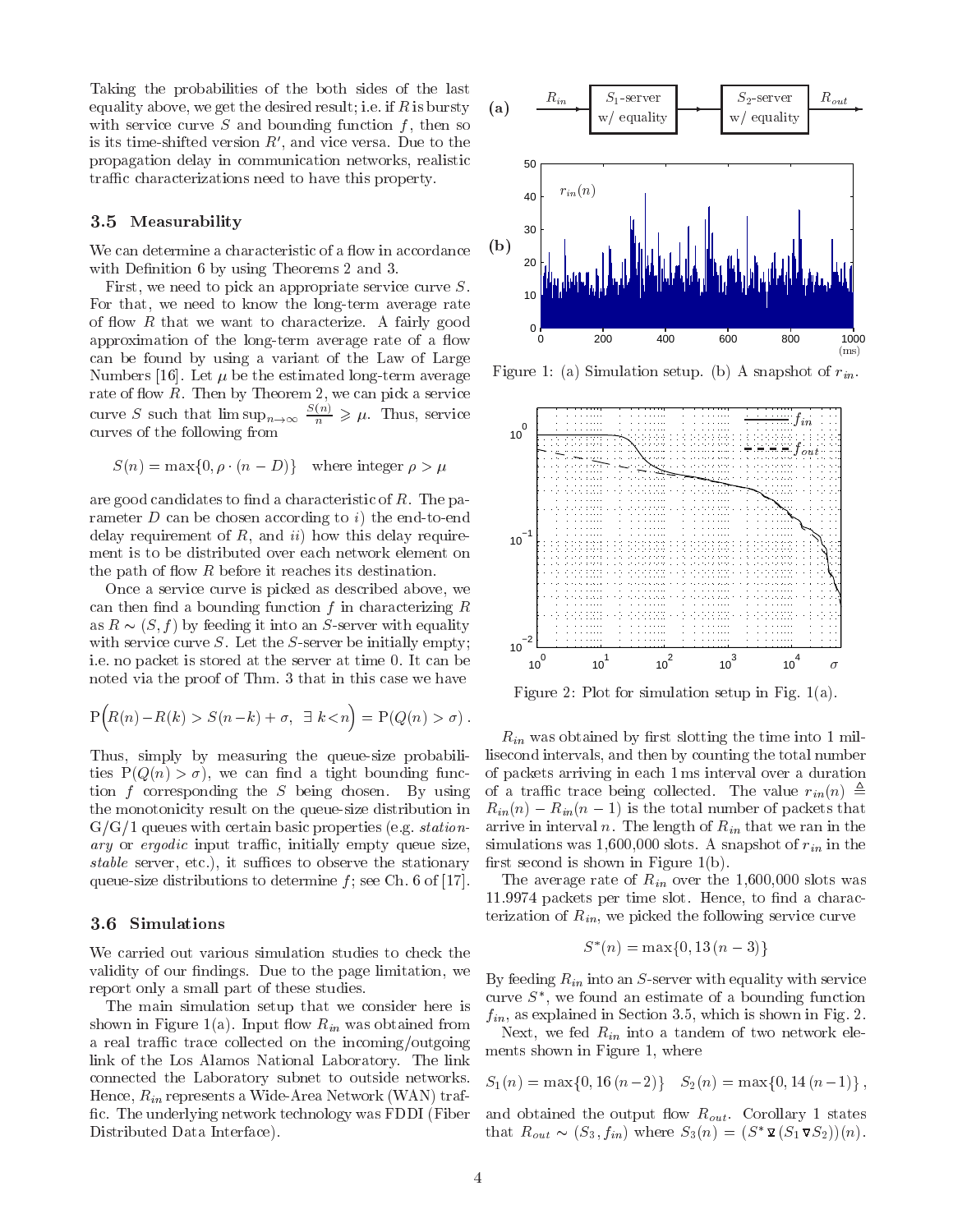In order to check the validity of this result, we fed  $R_{out}$ into another S-server with equality with service curve  $S_3$ , and obtained an estimate  $f_{out}$  of its bounding function, as explained in Section 3.5. The estimate  $f_{out}$  is shown in Fig. 2. We expect by Corollary 1 that  $f_{out}(n) \leq f_{in}(n)$ . The proximity of  $f_{in}$  and  $f_{out}$  in Figure 2 is satisfying.

Finally, we would like to note that the queue-size distributions that we observed in this experimental study were all heavy-tailed, as this could be noted in Figure 2.

# 4 Viability

The analysis framework that we propose in this study to manage end-to-end probabilistic QoS guarantees requires that every input traffic at its entry point into a network has a known characteristic in accordance with Definition 6. To address this requirement, we came up with a simple probabilistic regulation method, called CpR, that regulates an arbitrary traffic to a given  $(S, f)$  specification, hence made the proposed framework viable [18]. We described CpR and showed its correctness in [18].

To show the effectiveness of  $\mathsf{CpR}$  in regulating a flow R, we provide a simulation result here. Flow  $R$  being regulated was obtained from a real traffic trace in exactly the same way that  $R_{in}$  was obtained in Sec. 3.6. Both traffic traces were collected on the same network, by the same apparatus, as indicated in Sec. 3.6. The length of  $R$  that we ran in the simulations was 3,600,000 slots. The average rate of  $R$  over the 3,600,000 slots was 12.523 packets per time slot. Hence, we chose  $S_{reg}(n) = \max\{0, 13 \cdot n\}$ as the service curve that we would like the regulated flow to have as specied in its characteristic. The bounding function that we targeted for the regulated flow to have was a truncated Pareto distribution given below;

$$
f_{\text{parto}}(\sigma) = \begin{cases} 1 & \text{if } \sigma < 0, \\ (\sigma + 1)^{-2} & \text{if } 0 \leq \sigma \leq 10^3, \\ 0 & \text{if } \sigma > 10^3. \end{cases}
$$

We input State and function and regulated into Computer and regulated into Computer and regulated in one thousand times with these parameters; i.e. obtained 1000 regulated flow sample-paths from  $R$  by CpR. We found an estimate of a bounding function for each one of these 1000 sample-paths by feeding a sample-path into an S-server with equality with service curve  $S_{\text{reg}}$ , as explained in Section 3.5.Later, we found the pointwise average of these 1000 bounding-function estimates. This average is denoted by freg and shown in Figure 3.As expected, Figure 3 shows that the regulated flow has the targeted bounding function  $f_{\text{parto}}$ , i.e. the regulated flow conforms to  $(S_{\text{reg}}, f_{\text{parto}})$  specification; the proximity of freg and fpareto in the gure is quite satisfying.

## 5 Related Work

Some of the related works that motivate this study can be found in  $[19-23]$ . Definition 6 is a generalization of the characterization in [23], which we have come up with



Figure 3: Plot for regulating flow  $R$  by  $CpR$ .

independently. The characterization in [22] is the most closely related one among the ones in  $[19–22]$  which motivate this study and [23]. The traffic characterization provided in [22] is stated below for clarity;

(Adapted from Def. 3 in [22]) A flow R is said to have a Stochastically Bounded Burstiness (SBB) with upperrate  $\rho$  and bounding function  $f$  if

- 1. for any  $n \in \mathbb{Z}^+$ , the n-fold integral  $\left(\int_{\sigma}^{\infty} du\right)^n f(u)$  is bounded for any  $\sigma$ , and
- 2. the inequality  $P(R(t) R(s) \geq \rho \cdot (t-s) + \sigma) \leq f(\sigma)$ holds for all  $\sigma$  and for all  $0 \leq s \leq t$ .

The differences between the characterization in [22] and that of our study, and the differences between the enabled analysis methods are briefly as follows:  $(1)$  Our characterization allows for a simple and tight regulation method indicated in Sec.  $4$ —this is the single most important difference, as it determines the viability of a respective approach.  $(2)$  Our characterization allows for a simple measurement scheme described in Sec. 3.5 to determine a tight characterization of a real traffic. In  $[22]$ , a characterization of a flow is determined in traditional ways with often loose probabilistic bounding techniques. 3) The bounding function in our characterization does not have the restriction in [22], i.e. condition 1 in the definition stated above. As a result, our characterization can handle traffic that has a bounding function which belongs to a larger set (i.e. this larger set includes the set specied in condition 1 above), e.g. a piecewise-Pareto bounding function, while the characterization in [22] can not—such piecewise bounding functions were commonly observed in our simulations with real traffic.  $\left(4\right)$  Our characterization yields tighter performance bounds as it avoids some use of the Union Bound which is a loose probability bound. For example, if an SBB flow  $R$  with upper-rate  $\rho$  and bounding function f is fed into a workconserving server with rate C, where  $\rho < C$ , the following bound on the queue-size distribution at the server is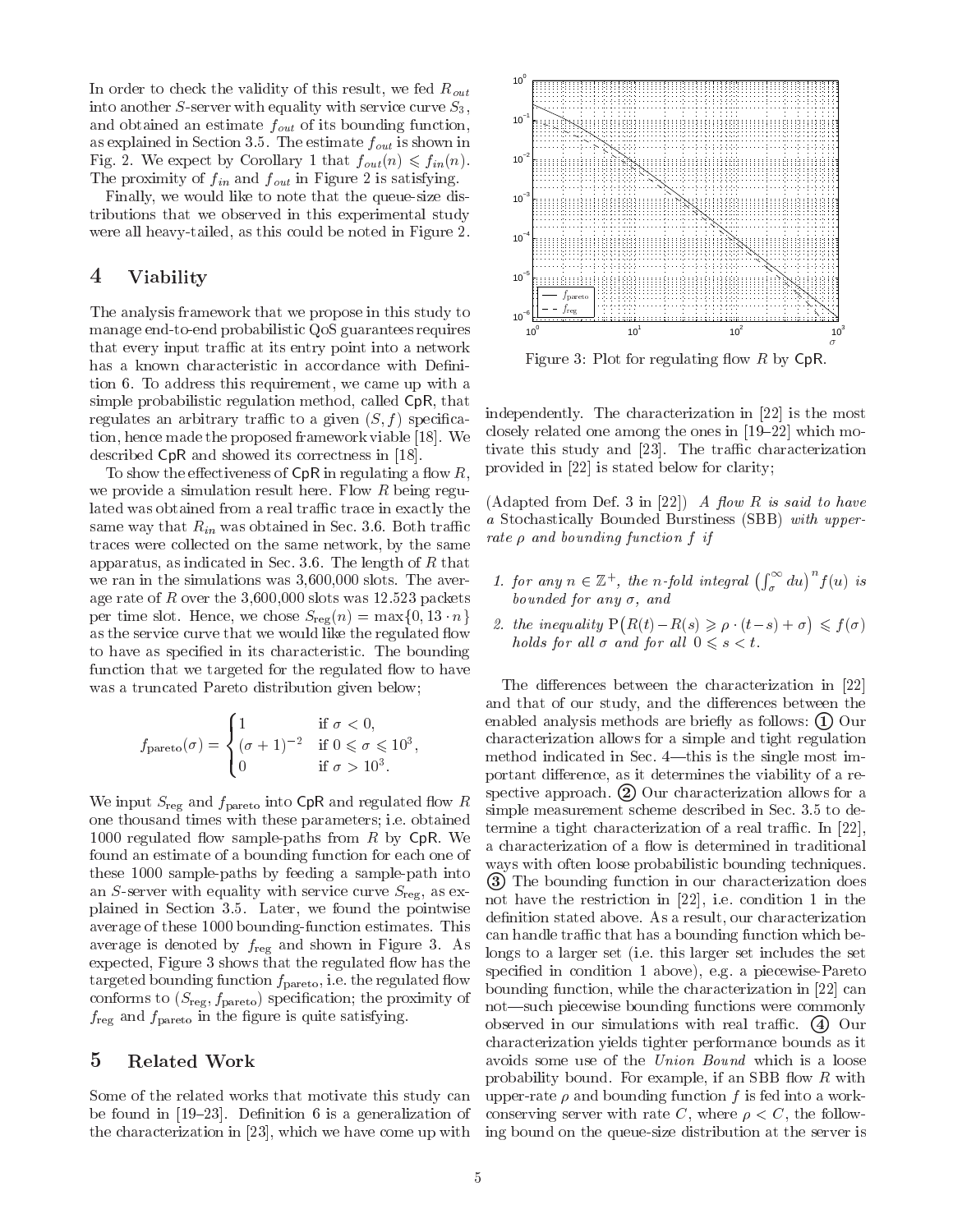given by Thm. 3 in [22];

$$
P(Q(n) > \sigma) \leq f(\sigma + 1) + \frac{1}{C - \rho} \int_{\sigma + 1}^{\infty} f(u) du, \quad (2) \quad [4]
$$

whereas the bound that we would give on  $P(Q(n) > \sigma)$ in this case would be just  $f(\sigma)$  by our Thm. 3, where we would characterize R as  $R \sim (S, f), S(n) = \max\{0, \rho \cdot n\}.$ The difference between the two bounds are due to the Union Bound used in deriving (2), which we did not use, hence our bound is tighter. See for example the comparison given by Figure 1 in  $[24]$ . (5) Our characterization is defined more generally by basing it on service curves.

The studies in [19, 20] can be thought as a special case of the work in  $[22]$ , thus the above five differences also apply for comparing our work with [19, 20] too.

The above differences  $(1), (2),$  and  $(5)$  also apply for comparing our work with [21]. Moreover, the characterization in [21] is concerned with only steady-state distributions, hence would not address transient performance behaviors, whereas our characterization does. We are also concerned with transient behaviors since most of the communication sessions in todays networks are shortlived [2]. Finally, the computation of a characterization in [21] is a labor-intensive and complex task, hence is not suitable for real-time applications [21].

### 6 Conclusions

We proposed a probabilistic characterization of network traffic and examined some of its properties; Theorems 1 through 5, Corollaries 1 through 3, stationarity, measurability, and viability. Performance implications of Def. 6 over switches and multiplexers are examined in [24]. The properties examined in this study and the results in [24] show that the proposed characterization enables a systematic approach for providing end-to-end probabilistic QoS guarantees in communication networks analytically; e.g. see Corollary 1. This characterization can handle traffic with heavy-tailed distributions in performance analysis. Future work includes building a network testbed to demonstrate the applicability of the proposed analysis framework.

#### Acknowledgement

The authors thank Sarut Vanichpun for his help in getting the plots in Sections 3.6 and 4.

# References

- [1] A. K. Parekh. Breaking the Great Internet Deadlock OR Why there isn't any Network QoS and what to do about it? (invited talk), 11th International Workshop on Quality of Service (IWQoS), 2003. URL: iwqos03.cs.berkeley.edu/invited-talks/parekh.pdf
- [2] K. Park, W. Willinger (editors). Self-Similar Network Traffic and Performance Evaluation, Wiley, 2000.
- [3] I. Norros. A storage model with self-similar input, Queueing Systems, vol. 16, pp. 387-396, 1994.
- [4] B. Tsybakov, N. D. Georganas. Self-similar traffic and upper bounds to buffer overflow in an  $ATM$  queue, Performance Evaluation, vol. 32, no. 1, pp.  $57-80$ , Feb. 1998.
- [5] D. Ferrari, D. Verma. A Scheme for Real-Time Channel Establishment in Wide-Area Networks, IEEE J. on Selected Areas in Comm., vol. 8, pp.  $368-379$ , April 1990.
- [6] R. L. Cruz. A Calculus For Network Delay, Part I: Network Elements In Isolation, IEEE Transactions on Information Theory, vol. 37, no. 1, pp. 114-131, Jan. 1991.
- [7] Z. Wang, J. Crowcroft. Analysis of Burstiness and Jitter in Real-Time Communications, The Proceedings of SIGCOMM, pp. 13-19, 1993.
- [8] A. K. Parekh, R. G. Gallagher. A generalized processor sharing approach to flow control in integrated services networks: the single-node case, IEEE/ACM Transaction on Networking, vol. 1, pp. 344-357, 1993.
- [9] R. L. Cruz. Quality of Service Guarantees in Virtual Circuit Switched Networks, IEEE Journal of Selected Areas in Communication,  $13(6)$ :  $1048-1056$ , 1995.
- [10] H. Sariowan. A Service-curve Approach to Performance Guarantees in Integrated-service Networks. Ph.D. Thesis, Dept. of ECE, University of California, San Diego, 1996.
- [11] C.-S. Chang. *Performance Guarantees in Communica*tion Networks, Springer Verlag, April 2000.
- [12] J.-Y. Le Boudec, P. Thiran. Network Calculus: A Theory of Deterministic Queuing Systems for the Internet, Lecture Notes in Comp. Sci.-2050, Springer Verlag, 2002.
- [13] E. Reich. On the Integrodifferential Equation of Takasc I, Ann. Math. Stat., vol. 29, pp. 563–570, 1958.
- [14] S. Ayyorgun, W. Feng. A Deterministic Characterization of Network Traffic for Average Performance Guarantees, Proc. of the 38th Ann. Conference on Information Sciences and Systems (CISS), 2004. (Also available as Tech. Report LA-UR-03-4477, Los Alamos Natl. Lab., 2003.)
- [15] S. Ayyorgun, W. Feng. A Probabilistic Definition of Burstiness Characterization: A Systematic Approach, Tech. Report LA-UR-03-3668, Los Alamos Natl. Lab., 2003.
- [16] W. Feller. An Introduction to Probability Theory and Its Applications, Volume 1, John Wiley & Sons, 1968.
- [17] A. Müller, D. Stoyan. Comparison Methods for Stochastic Models and Risks, Wiley, 2002.
- [18] S. Ayyorgun, S. Vanichpun, W. Feng. Probabilistic Synthesis and Regulation of Traffic for Probabilistic QoS Guarantees, Technical Report LA-UR-04-1270, Los Alamos National Laboratory, February 2004.
- [19] O. Yaron, M. Sidi. Performance and stability of com munication networks via robust exponential bounds, IEEE/ACM Trans. on Networking,  $1(3)$ : 372-385, 1993.
- $[20]$  C.S.-Chang. Stability, queue length and delay of deterministic and stochastic queuing networks, IEEE Trans. on Automatic Control, vol. 39, pp. 913-931, 1994.
- S. Chong, S. Q Li. Probabilistic Burstiness-Curve-Based Connection Control for Real-Time Multimedia Services in ATM Networks, IEEE Journal on Selected Areas in Communications, vol. 15, no. 6, pp. 1072-1086, 1997.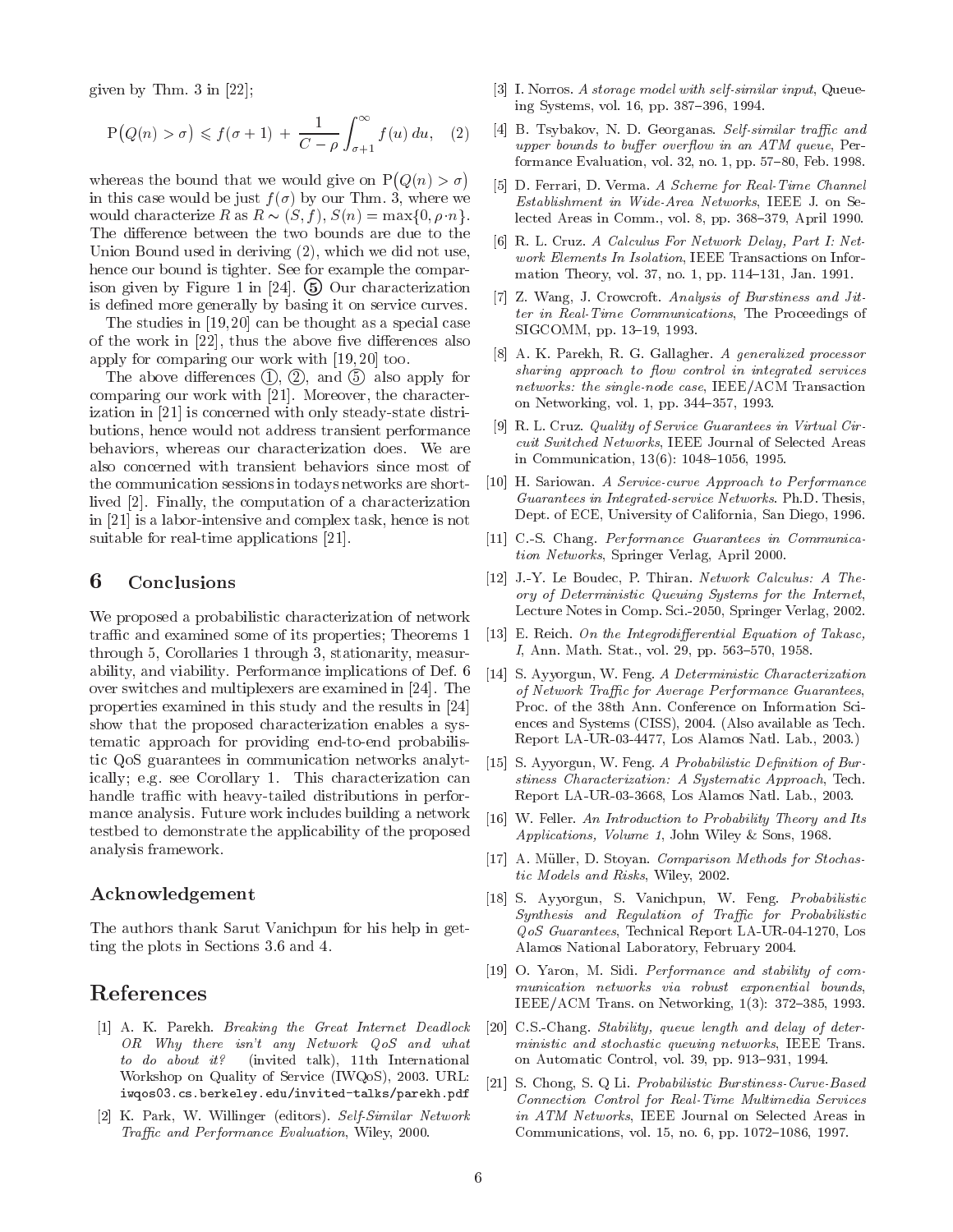- [22] D. Starobinski, M. Sidi. Stochastically Bounded Burstiness for Communication Networks, IEEE Trans. on Information Theory, vol. 46, no. 1, Jan. 2000.
- [23] Q. Yin, Y. Jiang, S. Jiang, P. Y. Kong. Analysis on Gen eralized Stochastically Bounded Bursty Traffic for Communication Networks, Proc. of the 27th IEEE Conf. on Local Comp. Networks (LCN), 2002.
- [24] S. Ayyorgun, W. Feng. A New Traffic Model and Its Implications over Multiplexers and Switches, Tech. Report LA-UR-03-7268, Los Alamos Natl. Lab., 2003.

# Appendix

<sup>n</sup>

**Proof of Theorem 1:** The proof follows by considering the following events for any n,  $\sigma$ , and  $u \leq \sigma$ ;

$$
A = \left\{ (R_1 + R_2)(n) - (R_1 + R_2)(k) > \right\} = \sum_{\sigma=0}
$$
  
\n
$$
(S_1 + S_2)(n - k) + \sigma, \quad \exists k < n \right\}
$$
  
\n
$$
A_1 = \left\{ R_1(n) - R_1(k) > S_1(n - k) + u, \quad \exists k < n \right\}
$$
  
\n
$$
A_2 = \left\{ R_2(n) - R_2(k) > S_2(n - k) + \sigma - u, \quad \exists k < n \right\}.
$$

Note that A1  $\alpha$  , since the intersection of the intersection of the complements of both of the events A1 and A2 is clearly a subset of the complement of the event A, i.e.  $A_1 \sqcup A_2 \subseteq A_1$ . Thus, by utilizing the Union Bound and the fact that R1 (S1; f1) and R2 (S2; f2), we get

$$
P(A) \leq P(A_1 \cup A_2) \leq P(A_1) + P(A_2) \leq f_1(u) + f_2(\sigma - u),
$$
 =

since the last inequality holds for any  $u \leq \sigma$ , we also get

$$
P(A) \leqslant \min_{u \leqslant \sigma} \{f_1(u) + f_2(\sigma - u)\} = (f_1 \mathbf{\nabla} f_2)(\sigma).
$$

We allowed a slight abuse of notation in the last two relations above. To be strict, we should have used infimum 'inf' above instead of minimum 'min', since 1)  $f_i$ 's are real-valued, and 2) the minimum could potentially be taken over an infinite number of terms. However, note that the minimum (or infimum) is taken effectively over a set of finite number of elements due to the fact that  $f_i(s) = 1$  for all  $s < 0$  and  $\lim_{s \to \infty} f_i(s) = 0$  for i equals to both 1 and 2. More specically, the min-+ convolution (f1 f2)() is equal to the minimum of the term of the terms corresponding to each integer u in  $[0, \sigma]$  and the term 1.

 $-$  finally noted that we also have  $\{f(1) \mid f(2) \mid 1 \leq j \leq n-1 \}$ all  $\sigma$  < 0, again due to the properties of a bounding function mentioned above. This completes the proof.  $\blacksquare$ 

Proof of Theorem 2: We use a simple relation about the mean of a random variable, that is given by the last equality in (3). This relation can derived as follows: Let X is a non-negative random variable, we have

$$
E[X] = \sum_{a=0}^{\infty} a \cdot f_X(a) = \sum_{a=0}^{\infty} \left( \sum_{u=0}^{\infty} [u < a] \right) \cdot f_X(a)
$$

where the notation 'Statement' stands<sup>3</sup> for 1 if the Statement is true, and 0 otherwise,

$$
= \sum_{a=0}^{\infty} \sum_{u=0}^{\infty} [u < a] \cdot f_X(a) = \sum_{u=0}^{\infty} \left( \sum_{a=0}^{\infty} [u < a] \cdot f_X(a) \right)
$$
\n
$$
= \sum_{u=0}^{\infty} \left( \sum_{a>u} f_X(a) \right) = \sum_{u=0}^{\infty} P(X > u) \,. \tag{3}
$$

The proof of the theorem follows by considering the mean of R(n) in any interval (k) in any interval (k) in any interval (k) and upperbounding it as;

$$
E[R(n) - R(k)] = \sum_{\sigma=0}^{\infty} P(R(n) - R(k) > \sigma) \qquad \text{by (3)}
$$
  
\n
$$
= \sum_{\sigma=0}^{S(n-k)-1} P(R(n) - R(k) > \sigma) + \sum_{\sigma=S(n-k)}^{\infty} P(R(n) - R(k) > \sigma)
$$
  
\n
$$
= \sum_{\sigma=0}^{S(n-k)-1} P(R(n) - R(k) > \sigma) + \sum_{\sigma=0}^{\infty} P(R(n) - R(k) > S(n-k) + \sigma)
$$
  
\n
$$
\leq \sum_{\sigma=0}^{S(n-k)-1} 1 + \sum_{\sigma=0}^{\infty} P(R(n) - R(k) > S(n-k) + \sigma)
$$
  
\n
$$
= S(n-k) + \sum_{\sigma=0}^{\infty} P(R(n) - R(k) > S(n-k) + \sigma)
$$
  
\n
$$
\leq S(n-k) + \sum_{\sigma=0}^{\infty} P(R(n) - R(u) > S(n-u) + \sigma, \text{ for some } u < n)
$$
  
\n
$$
\leq S(n-k) + \sum_{\sigma=0}^{\infty} f(\sigma).
$$

Thus, the mean rate  $\mu$  of R is upper-bounded as

$$
\mu \triangleq \limsup_{(n-k)\to\infty} \frac{E[R(n) - R(k)]}{n - k}
$$
  
\$\leqslant \limsup\_{(n-k)\to\infty} \frac{S(n-k) + \sum\_{\sigma=0}^{\infty} f(\sigma)}{n - k}\$  
=  $\limsup_{n\to\infty} \frac{S(n)}{n}$  (holds since  $\sum_{\sigma=0}^{\infty} f(\sigma) < \infty$ ).

Note that if  $\sum_{\sigma=0}^{\infty} f(\sigma)$  is infinite, then there is no apparent relation between  $\mu$  and  $\limsup_{n\to\infty} \frac{1}{n}$ .

**Proof of Theorem 3:** Let  $G$  denote the output flow corresponding to  $R$  in the theorem. The proof follows by considering the following events for any n and  $\sigma \geq 0$ ;

 $3$ We adopted this notation from 'Concrete Mathematics: A Foundation for Computer Science', Addison-Wesley, 2nd ed., 1994, by R. L. Graham, D. E. Knuth, O. Patashnik.